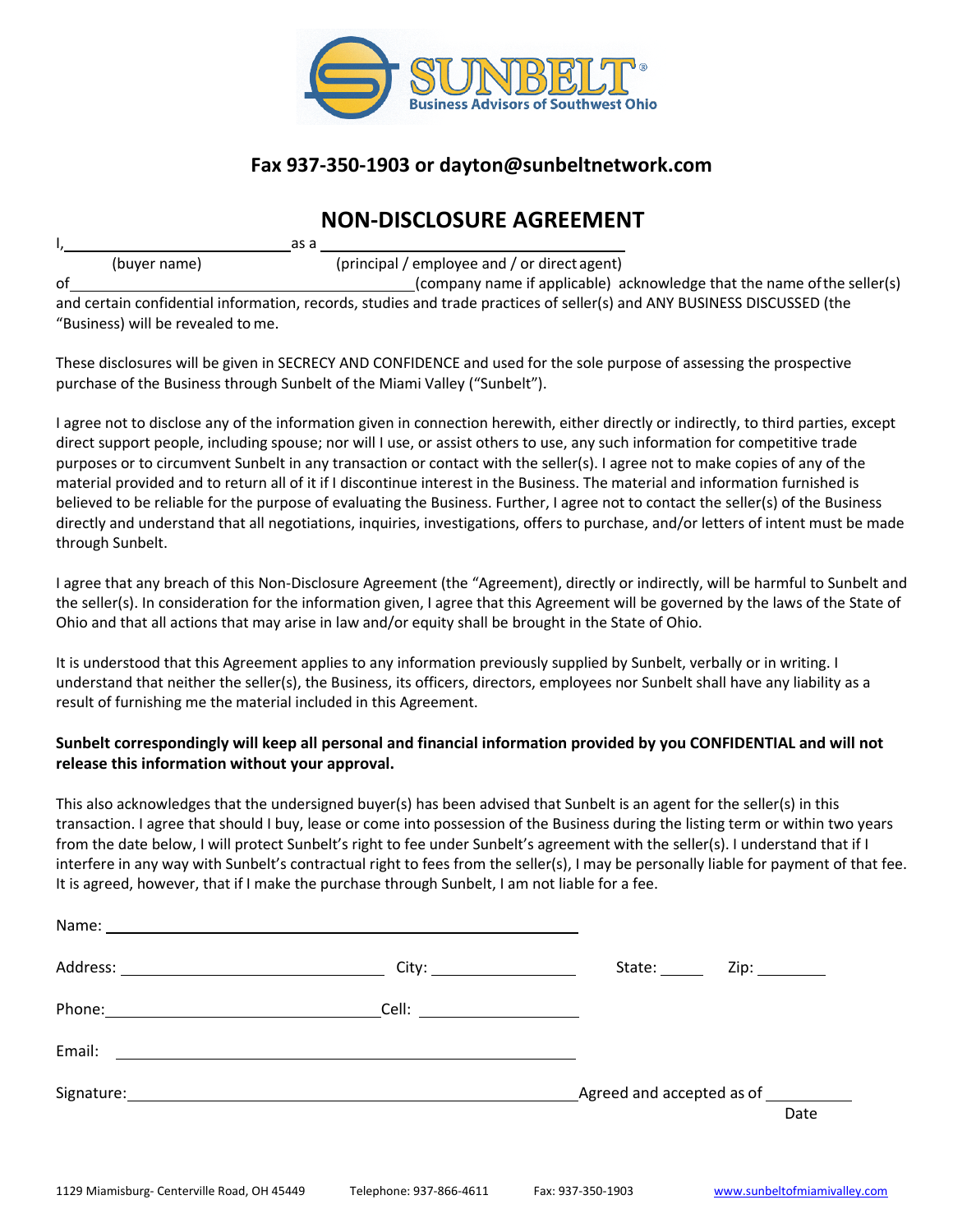# **Acknowledgement Attn: Kate Vriner**

Initial acknowledgement of prospective buyer:

Print Name

#### **Agency Disclosure**

The Buyer acknowledges that Sunbelt is acting as agent of the seller and all fees due Sunbelt are, and will be, responsibility of the seller. Seller's agent is an agent who acts under a listing agreement with the seller and acts as the agent to the seller only. A seller's agent has affirmative obligations to the seller including the fiduciary duties of loyalty, obedience, disclosure, confidentiality, reasonable care and diligence and accounting in dealing with the seller. In addition, a seller's agent has affirmative obligations to the Buyer and Seller of honest dealing and disclosure.

**Counsel Disclosure** Buyers are advised to seek counsel from an attorney, Certified Public Accountant and any other parties necessary to make an informed decision regarding the purchase of any business opportunity bought or sold through Sunbelt of the Miami Valley.

**Information Disclosure** Buyer acknowledges that all information and material on each business opportunity provided by Sunbelt has been provided to Sunbelt by the seller of the business. The seller believes that information to be true and accurate; however, accuracy is not guaranteed and all information should not be considered complete. While statements may be presented concerning a matter of opinion, whether or not so identified, there are only statements of opinion. Sunbelt makes no representation or warranties,

Business opportunities by their very nature carry risk. Some of these risks included obsolescence or reduced demand for service or product, regulatory laws, ineffective management, changes in the local or national economic condition, and many others. Due to the risks inherent in business opportunities, a buyer could incur a loss, including but not limited to their entire investment. Buyer acknowledges that they understand these risks and that Sunbelt of the Miami Valley cannot and does not in any way warrant or guaranty the future vitality or prospects of any business.

Initial

By signing below the prospective Buyer acknowledge that they have read and understood the four disclosures (Agency, Counsel, Information, and Risk) stated above.

Prospective Buyer:

**Risk Disclosure**

Signature Date:

expressed or implied, regarding the information provided to Buyer.



Initial

Initial

Initial